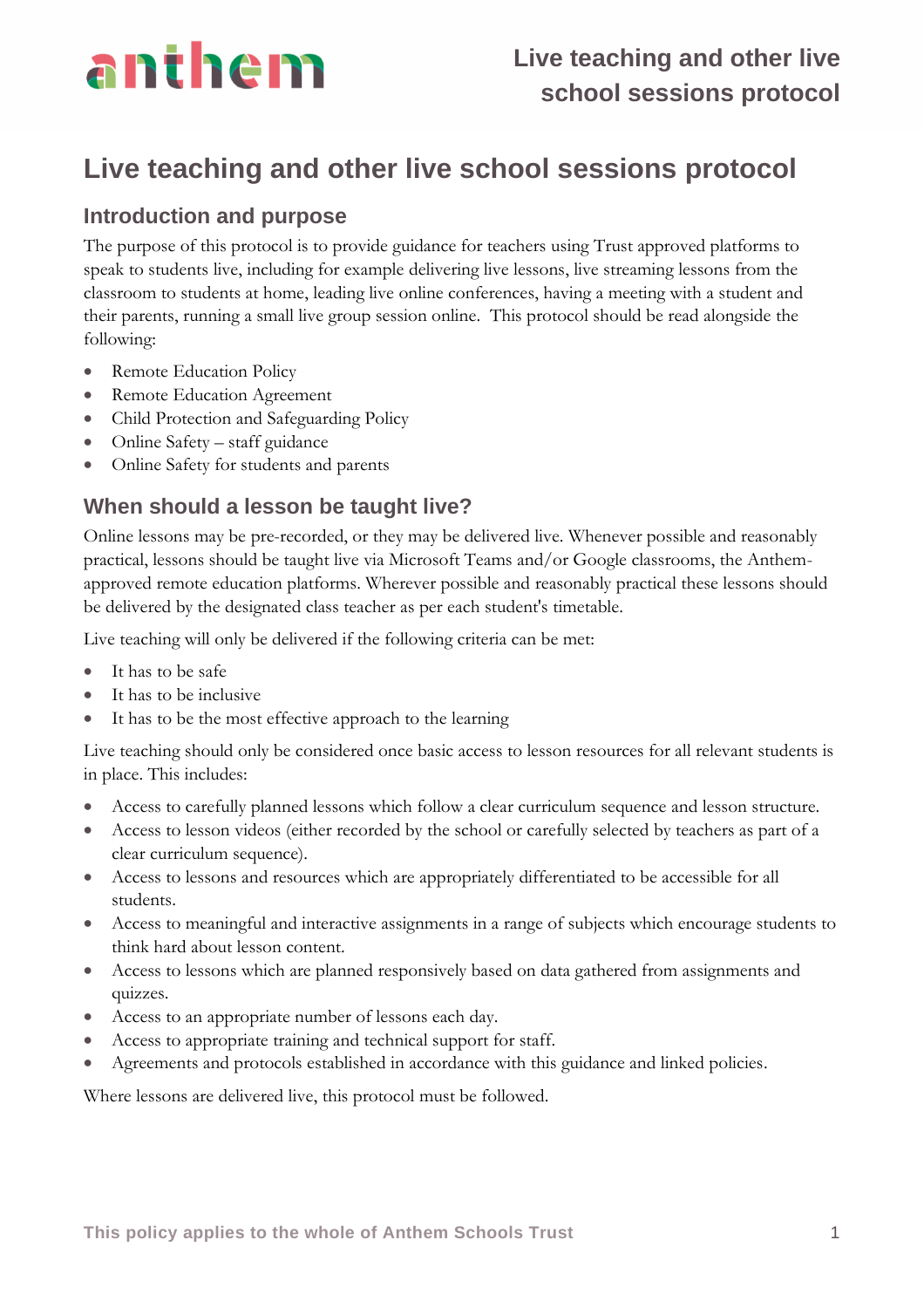

#### **Guidelines for live teaching and all other live school sessions**

**Platforms:** Teachers should only use the Anthem-approved remote education platforms which are Google Classrooms and Microsoft Teams.

**Location and background (from school):** When live streaming a class from school to other students at home teachers should ensure the webcam is directed only at the teacher(s) and the board and not other students in the classroom.

**Location and background (from home):** Teaching from home is different from teaching in the classroom. Teachers at home should try to find a quiet or private room or area to talk to pupils, parents or carers. When broadcasting a lesson or conducting an online meeting consider what will be in the background or what may come into the background. No personal items or pictures should be displayed and there should ideally be a neutral background. Background blurring or an online background may help with this. Inform other members of your household you will be broadcasting live so they can avoid disturbing you or coming into the background.

**Clothing:** As with all other remote education provision, teachers should be mindful to wear appropriate clothing**.**

**Costs**: Be careful that you and the students don't incur surprising costs, e.g. mobile data access charges as video utilises significant amounts of data.

**Behaviour:** Teachers must adhere to the school's staff code of conduct and students must adhere to the student behaviour policy during all live school sessions. Treat a live virtual classroom or meeting just as you would at school.

**Students and safeguarding:** If a student tries to say or do anything deemed inappropriate, teachers must intervene swiftly, possibly ending the communication immediately and reporting it to the appropriate person- DSL, HT etc, in line with the Child Protection and Safeguarding Policy. If removed from a live school session, a student would then have to wait in a virtual waiting room before the teacher decides if he/she is allowed to re-join. Any safeguarding concerns regarding the safety of students, including disclosures that arise during the course of online learning must be reported immediately in the normal way.

**Recording:** Determine in advance if the session will be recorded by the teacher. Note below the requirement for teachers to record all sessions where student webcams are turned on. If recording will take place, ensure that everyone is aware of this, with knowledge of how long the recording will be retained for. No students may record a school session.

#### **Student webcams:**

Further to the completion of a School Student Webcam Risk Assessment, student webcams have now been enabled across the Trust supported platforms for this school. All students have the right to keep their webcams turned off at any or all times but may now also turn them on during an online school session via the Trust approved platforms. This includes for example (but not limited to) live lessons, live streamed lessons from the classroom to students at home, small group sessions, interview practice and pastoral meetings. Teachers may ask students during some sessions to keep webcams (and/or audio) off to assist the smooth running of a session. The following safeguarding measures are in place to support the use of student webcams.